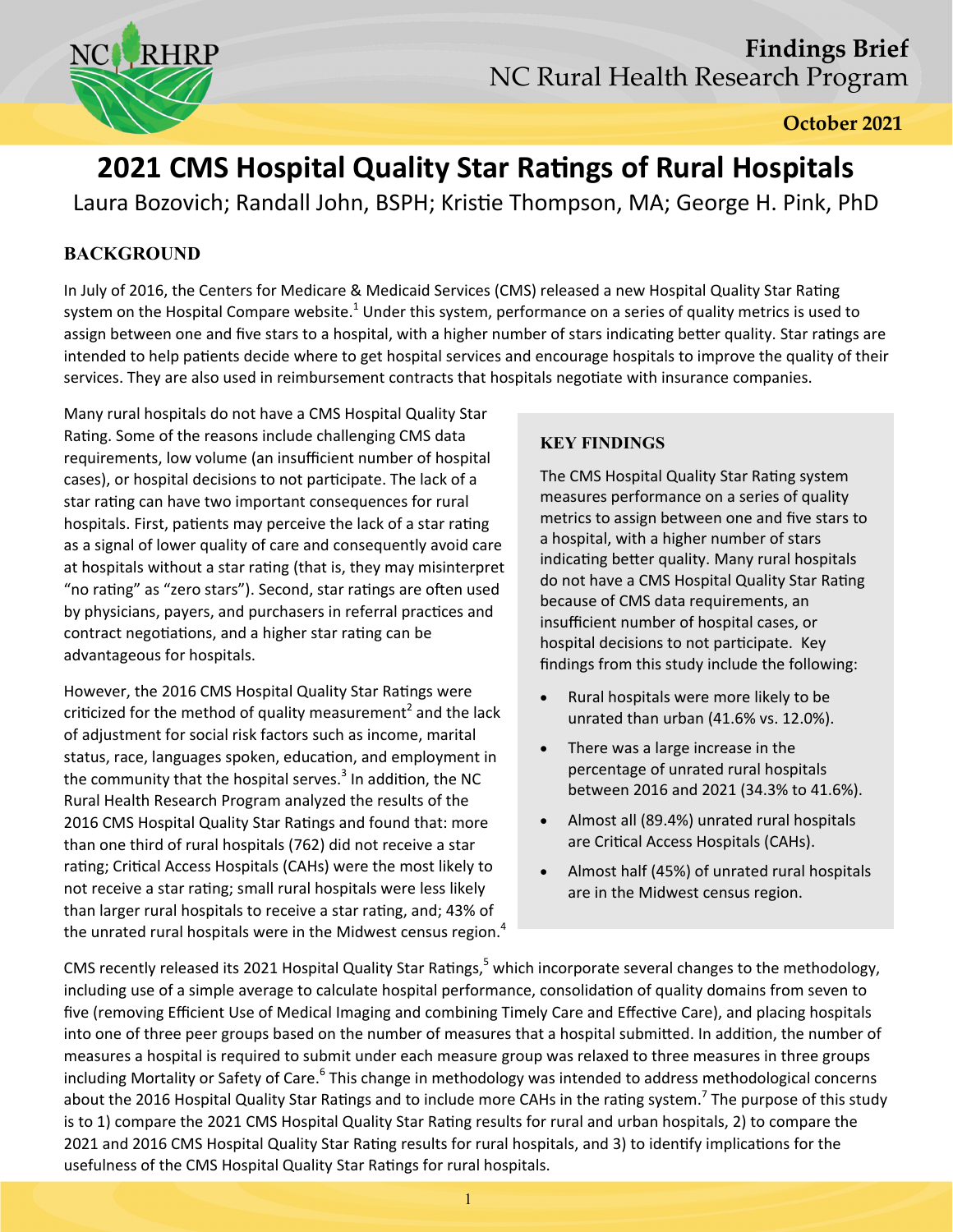# **DATA AND METHODS**

Rural was defined using the Federal Office of Rural Health Policy's definition as of 2021: non-Metro counties, Metro counties with Rural-Urban Commuting Area (RUCA) codes between 4 and 10, and large area Metro census tracts of at least 400 square miles in areas with population density of 35 or less per square mile with RUCA codes 2-3.<sup>8</sup> The 2021 and 2016 CMS Hospital Quality Star Ratings were merged with 2019 Medicare cost report data from the Healthcare Cost Report Information System (HCRIS). The final dataset included 4,511 hospitals, of which 2,173 were classified as rural.

# **RESULTS**

#### Compared to urban hospitals, a much higher percentage of rural hospitals are unrated in 2021

Figure 1 compares the 2021 percentage of rural and urban hospitals by CMS Hospital Quality Star Rating. In 2021, 41.6% of rural hospitals (n=903) were unrated compared to only 12.0% of urban hospitals (n=280). Most (76.3%) of unrated hospitals were rural; 23.7% were urban.





#### There was a large increase in the percentage of unrated rural hospitals between 2016 and 2021

Figure 2 compares the 2021 and 2016 percentage of rural hospitals by CMS Hospital Quality Star Rating. In 2021, 41.6% of rural hospitals (n=903) were unrated compared to 34.3% (n=762) in 2016, an increase of 7.3 percentage points  $(n=141)$ . There were large percentage swings in other star ratings between 2016 and 2021, particularly in the percentage of rural hospitals with three stars. In 2021, hospitals were far more likely to have 1 or 5 stars than they were in 2016 (9.3% vs. 1.1%). Thus, one consequence of the new method is to have a wider range of star ratings.



#### Figure 2. Percentage of Rural Hospitals by 2021 and 2016 CMS Hospital Quality Star Rating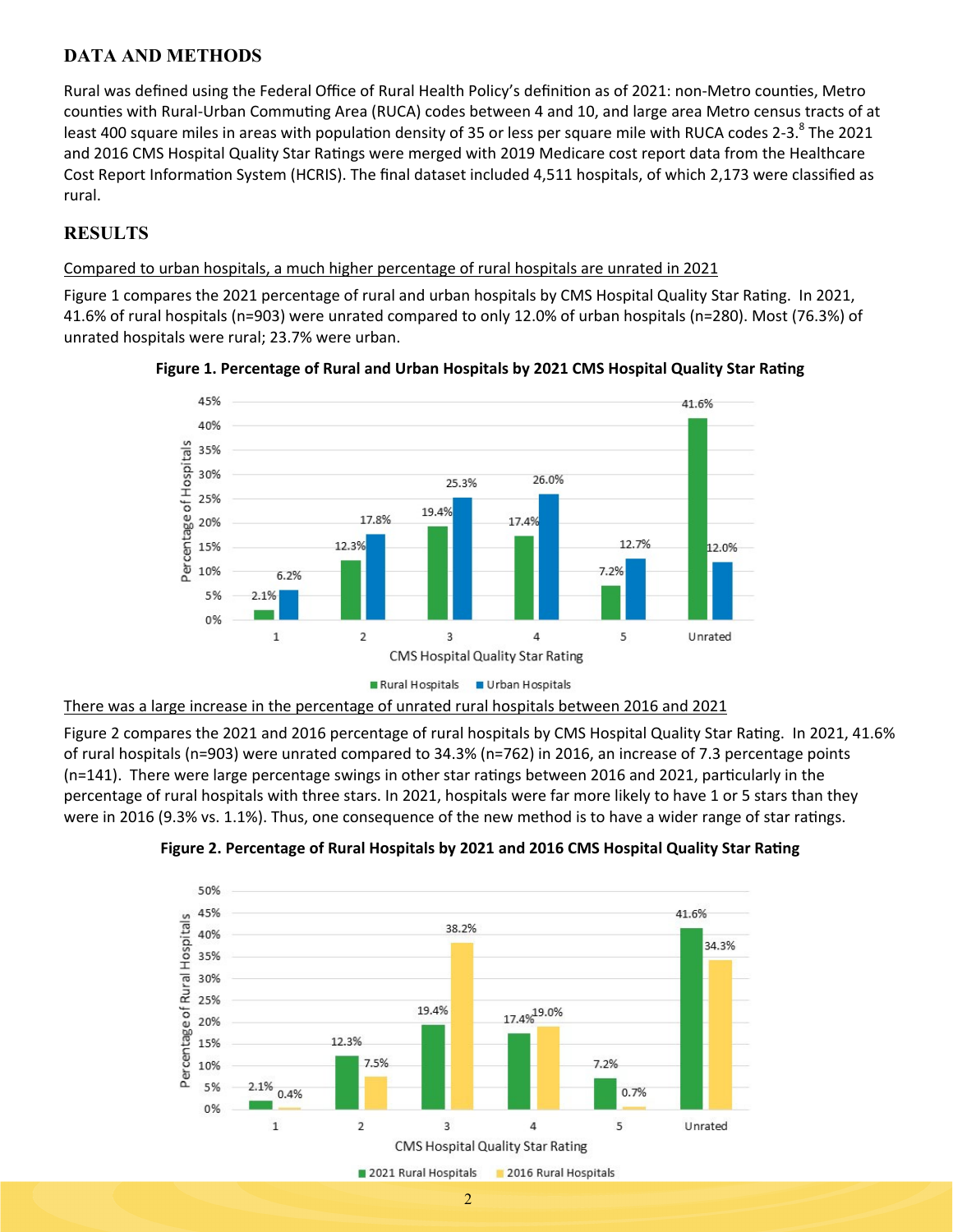#### Almost all 2021 and 2016 unrated rural hospitals are CAHs

Figure 3 shows the number of 2021 and 2016 unrated rural hospitals by Medicare payment classification. In 2021, 807 CAHs were unrated compared to 686 in 2016, an increase of 121 hospitals. For both years, nearly all unrated rural hospitals (89.4%) were CAHs.



**Figure 3. Number of 2021 and 2016 Unrated Rural Hospitals by Medicare Payment Classification** 

#### Most 2021 and 2016 unrated rural hospitals have net patient revenue less than \$20 million

Figure 4 shows the number of 2021 and 2016 unrated rural hospitals by net patient revenue category (a proxy for size). In 2021, 605 hospitals with net patient revenue less than \$20 million were unrated compared to 629 in 2016. More than half of unrated rural hospitals (67.0%) were small hospitals—hospitals with less than \$20 million in net patient revenue. Net patient revenue data were not adjusted for inflation.



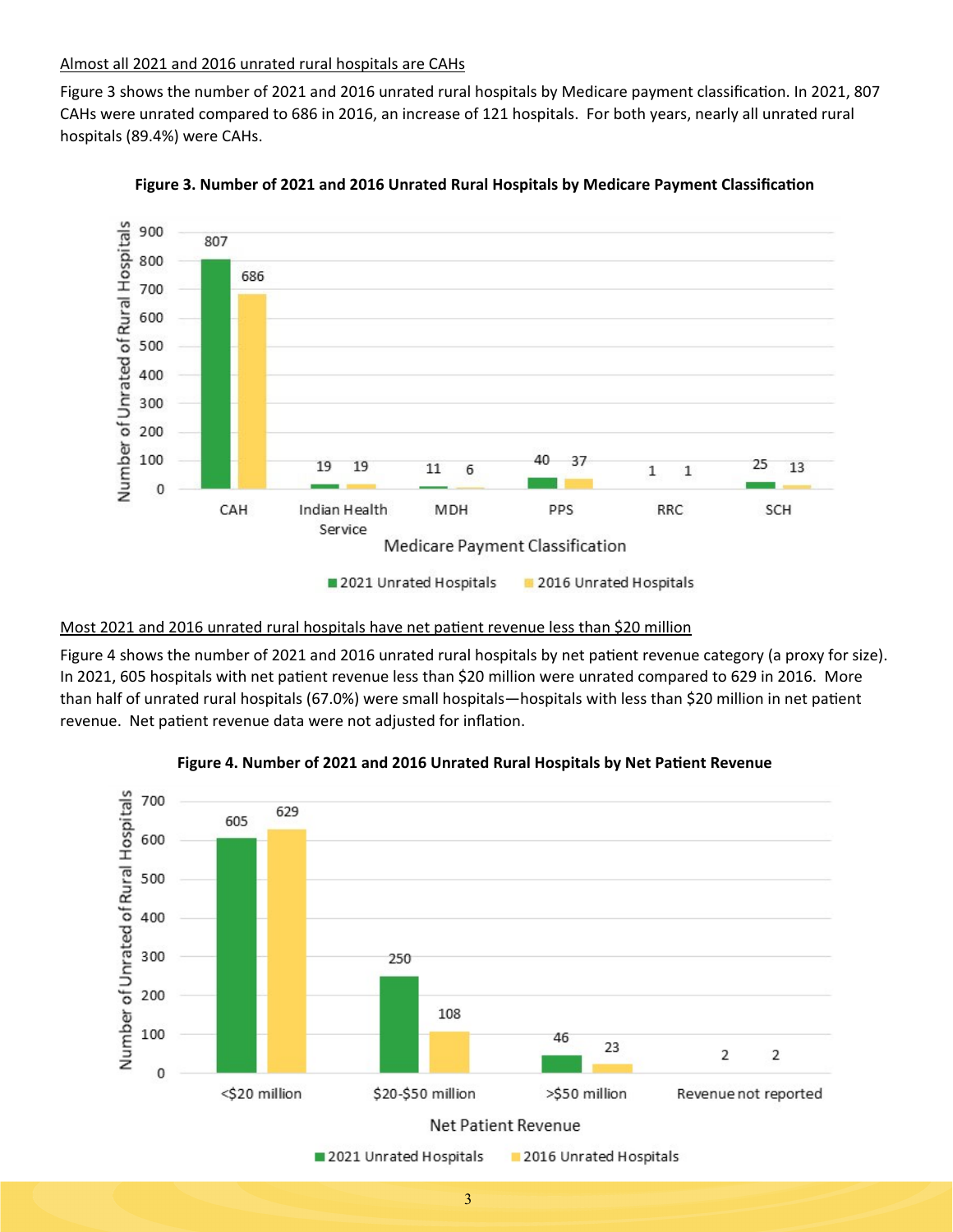#### Almost half of unrated rural hospitals are in the Midwest census region

Figure 5 shows the number of 2021 and 2016 unrated rural hospitals by U.S. Census Region. In 2021, 407 hospitals in the Midwest were unrated compared to 223 in 2016, an increase of 184 hospitals. Just over 45% of unrated hospitals were the Midwest.



**Figure 5. Number of 2021 and 2016 Unrated Rural Hospitals by Census Region** 

## **SUMMARY AND CONCLUSION**

This study found that rural hospitals are more likely to be unrated than urban hospitals. Furthermore, there was a large increase in the percentage of unrated rural hospitals between 2016 and 2021. The unrated rural hospitals are mostly CAHs and have net patient revenue less than \$20 million; almost half are in the Midwest census region.

Despite changes to the methodology, hundreds of rural hospitals remain unrated in the 2021 CMS Star Ratings. In our 2017 report, we identified several possible explanations for the high percentage of unrated rural hospitals including: 1) rural hospitals, particularly very small hospitals such as CAHs, may not have a sufficient volume of patients to produce statistically valid results; 2) rural hospitals, which often provide a more limited scope of services, may not provide the services that are measured by CMS quality reporting programs; 3) some CMS quality initiatives systematically exclude some rural hospitals from participation because they are paid differently than other providers or because of other measurement challenges; and 4) some rural hospitals may elect not to report quality data.

In addition, concern remains that the lack of adjustment for social risk factors in calculating performance measures, such as readmissions, may bias the ratings against hospitals that have a higher proportion of vulnerable patients. Rural hospitals treat a patient population that is often older, sicker, and poorer compared to national averages. For example, although less than 14 percent of the nation's population is age 65 and older, this group makes up more than 18 percent of residents in rural areas.<sup>9</sup> In 2016, the Robert Wood Johnson Foundation published its County Health Rankings Key Findings Report, which showed that across health behaviors, clinical care, and social and economic factors, rural counties performed worse in nearly all categories: adult smoking, adult obesity, teen births, uninsured rates, preventable hospitals stays, education, children living in poverty, and injury deaths.<sup>10</sup> These characteristics illustrate why the lack of adjustment for social risk factors is of particular concern to rural hospitals.

The 2021 CMS Hospital Quality Star Ratings methodology is probably an improvement that could make the ratings more useful for patients and hospitals. However, reduction of the number of required measures and introduction of peer groups did not increase the percentage of rural hospitals with a star rating. The challenges in health care performance measurement for rural providers were addressed by the National Quality Forum Rural Health Committee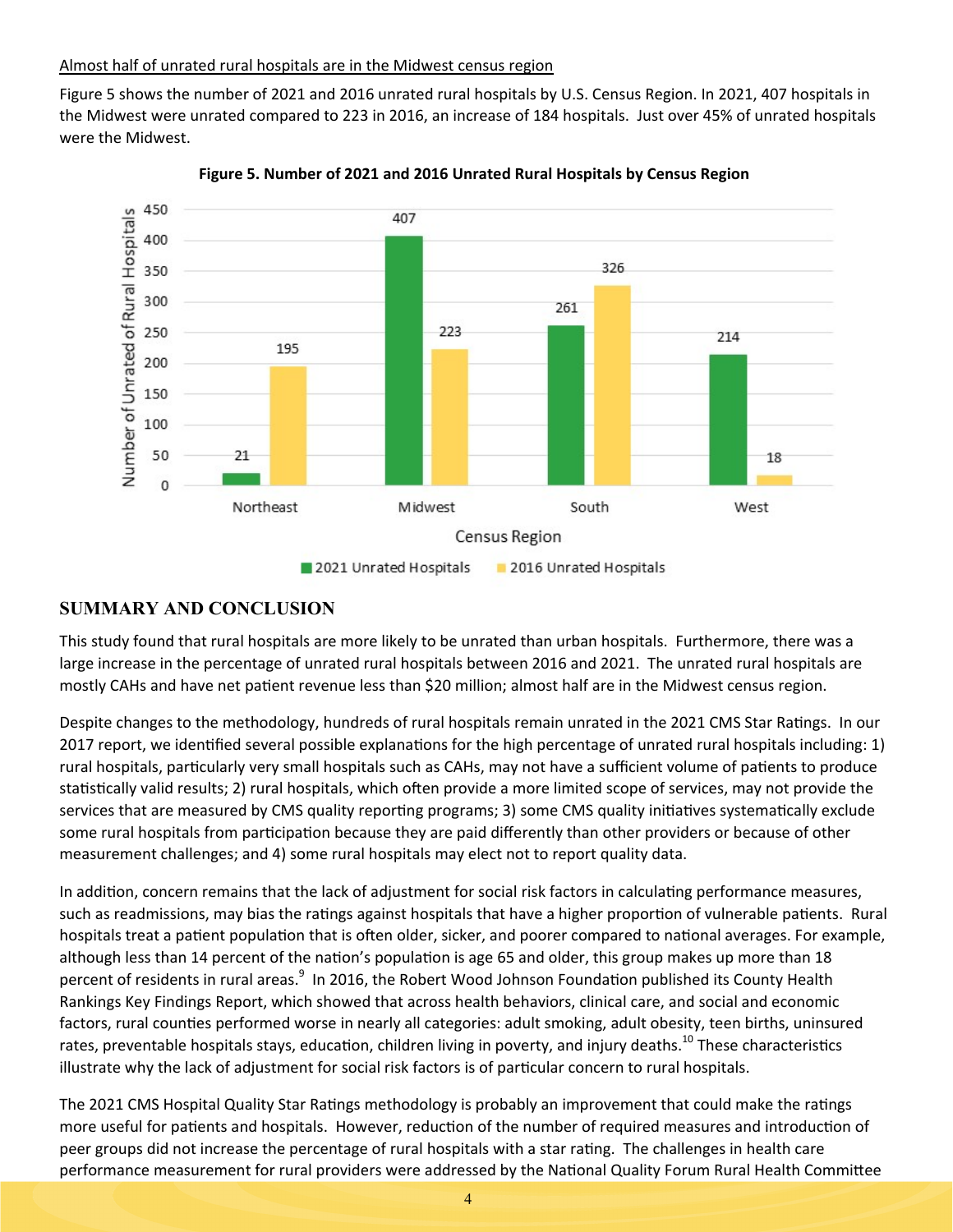in 2015. The Committee's overarching recommendation was to "make participation in CMS quality measurement and quality improvement programs mandatory for all rural providers but allow a phased approach for full participation across program types and address low case volume explicitly." More specifically, the committee recommended funding development of rural relevant measures to develop and/or modify measures to address low case volume explicitly, consider rural‐relevant sociodemographic factors in risk adjustment, and to create composite measures that are appropriate for rural (particularly low-volume) providers. $^{11}$ 

In addition, CMS could explore the feasibility of grouping unrated hospitals and creating a separate rating system that uses data and methods appropriate for hospitals with small numbers of cases and other limitations that result in no rating under the current system. It will be important for CMS to continue to explore strategies to increase the number of rated rural hospitals and to use methods that produce valid and reliable quality measures for rural hospitals.

# **ACKNOWLEDGEMENT**

We'd like to gratefully acknowledge H. Ann Howard, BA for her assistance with the data development and programming.

# **REFERENCES AND NOTES**

- 1. First Release of the Overall Hospital Quality Star Rating on Hospital Compare. Newsroom. Centers for Medicare & Medicaid Services. Fact Sheet, Jul 27, 2016. Available at: https://www.cms.gov/newsroom/fact-sheets/first-releaseoverall-hospital-quality-star-rating-hospital-compare.
- 2. Xu S, Grover A. CMS' Hospital Quality Star Ratings Fail to Pass the Common Sense Test, *Health Affairs Blog*, November 14, 2016. DOI: 10.1377/hblog20161114.057512.
- 3. Fahrenbach J, Chin MH, Huang ES, Springman MK, Weber SG, Tung EL. Neighborhood Disadvantage and Hospital Quality Ratings in the Medicare Hospital Compare Program. *Med Care*. 2019;58(4):1. DOI:10.1097/ MLR.000000000000128.
- 4. Thompson KW, Randolph RK, Reiter KL, Pink GH, Holmes GM. CMS Hospital Quality Star Rating: for 762 Rural Hospitals, No Stars Is the Problem. NC Rural Health Research Program Findings Brief, UNC‐Chapel Hill, June 2017. Available at: https://www.shepscenter.unc.edu/wp-content/uploads/dlm\_uploads/2017/06/CMSHospitalQualityStarRating.pdf.
- 5. Overall hospital quality star rating. Centers for Medicare & Medicaid Services. 2021. Available at: https:// www.medicare.gov/care‐compare.
- 6. CMS releases hospital star ratings, American Hospital Association, July 27, 2016. Available at: https://www.aha.org/ news/headline/2016-07-27-cms-releases-hospital-star-ratings.
- 7. King R. CMS Outlines Long-Awaited Changes to Hospital Star Ratings. *Fierce Healthcare*, August 5, 2020. Available at: https://www.fiercehealthcare.com/hospitals/cms-outlined-long-awaited-changes-to-make-star-ratings-easier-forproviders‐to‐understand.
- 8. Defining Rural Population. U.S. Health Resources & Services Administration. Available at: https://www.hrsa.gov/ruralhealth/about-us/definition/index.html.
- 9. Rural Health Information Hub. (2017 July 10). Rural Aging. Retrieved from: https://www.ruralhealthinfo.org/topics/ aging.
- 10. University of Wisconsin Population Health Institute. County Health Rankings Key Findings 2016. A Robert Wood Johnson Foundation program. Available at: https://www.countyhealthrankings.org/sites/default/files/media/ document/key\_measures\_report/2016CHR\_KeyFindingsReport\_0.pdf.
- 11. Performance Measurement for Rural Low-Volume Providers, Final Report by the National Quality Forum Rural Health Committee, September 14, 2015. Available at: https://www.qualityforum.org/WorkArea/linkit.aspx? LinkIdentifier=id&ItemID=80442.

# **Suggested CitaƟon**

HE CECIL G. SHEPS CENTER<br>OR HEALTH SERVICES RESEARCH

Bozovich L, John R, Thompson K, Pink G. *2021 CMS Hospital Quality Star RaƟngs of Rural Hospitals.* NC Rural Health Research Program, UNC Sheps Center. October 2021.

*This study was supported by the Federal Office of Rural Health Policy (FORHP), Health Resources and Services AdministraƟon (HRSA), U.S. Department of Health and Human Services (HHS) under cooperaƟve agreement # U1GRH07633. The informaƟon, conclusions and opinions expressed in this brief are those of the authors and no endorsement by FORHP, HRSA, HHS, or The University of North Carolina is intended or should be inferred.*



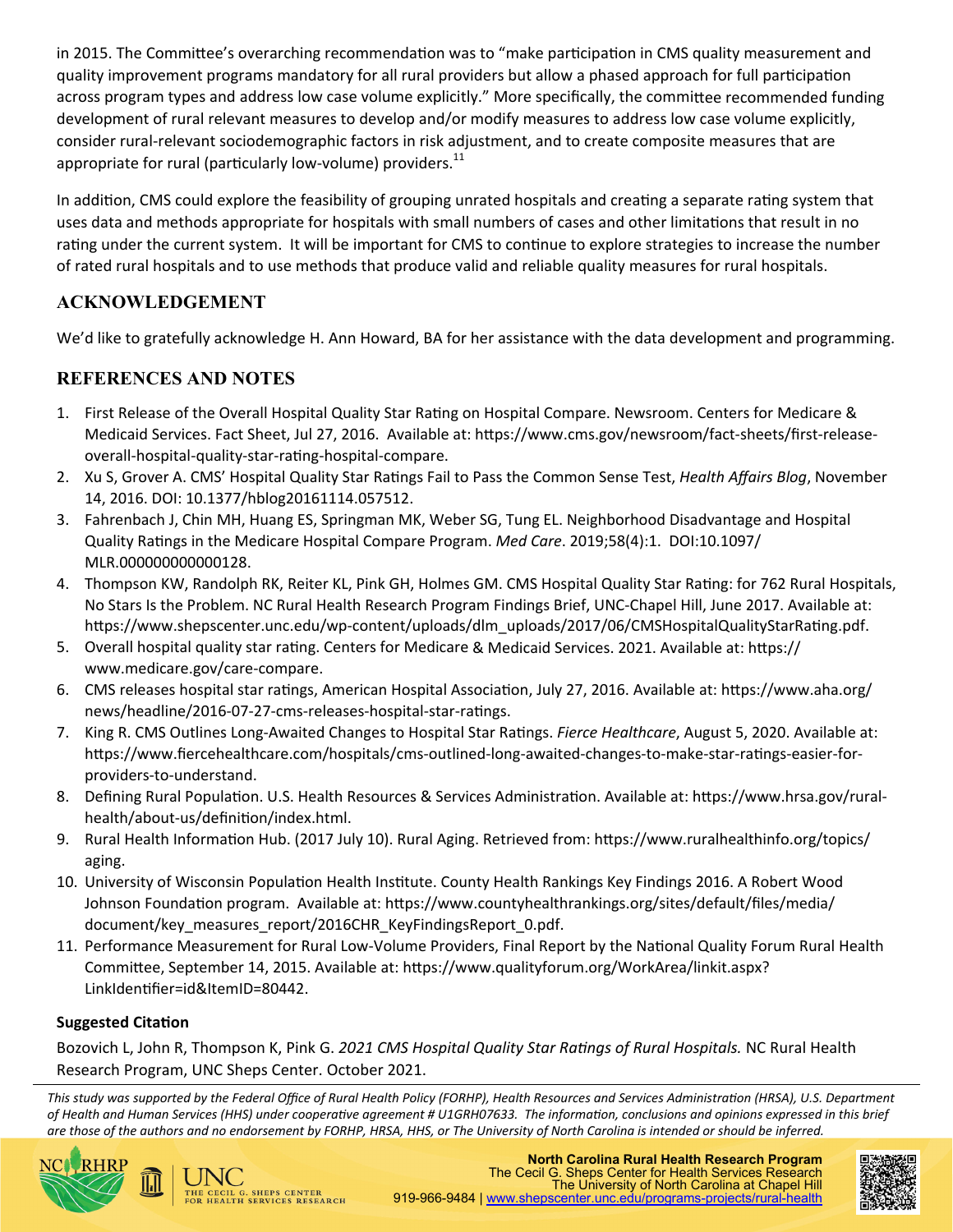#### **APPENDIX**

|                        | <b>2021 Rural Hospitals</b> |         | 2021 Urban Hospitals |         |
|------------------------|-----------------------------|---------|----------------------|---------|
| <b>CMS Star Rating</b> | <b>Number</b>               | Percent | <b>Number</b>        | Percent |
| 1                      | 45                          | 2.1%    | 146                  | 6.2%    |
| $\overline{2}$         | 268                         | 12.3%   | 415                  | 17.8%   |
| 3                      | 422                         | 19.4%   | 591                  | 25.3%   |
| 4                      | 378                         | 17.4%   | 608                  | 26.0%   |
| 5                      | 157                         | 7.2%    | 298                  | 12.7%   |
| <b>Unrated</b>         | 903                         | 41.6%   | 280                  | 12.0%   |
| <b>Total</b>           | 2,173                       | 100.0%  | 2,338                | 100.0%  |

## **Table 1. 2021 CMS Star RaƟngs for Rural and Urban Hospitals**

#### **Table 2. Number of 2021 and 2016 CMS Star RaƟngs for Rural Hospitals**

| <b>CMS Star Rating</b> | 2021 Rural Hospitals | <b>2016 Rural Hospitals</b> | <b>Change</b> |
|------------------------|----------------------|-----------------------------|---------------|
| $\mathbf{1}$           | 45                   | 8                           | 37            |
| $\overline{2}$         | 268                  | 166                         | 102           |
| 3                      | 422                  | 848                         | $-426$        |
| 4                      | 378                  | 422                         | $-44$         |
| 5                      | 157                  | 15                          | 142           |
| <b>Unrated</b>         | 903                  | 762                         | 141           |
| <b>Total</b>           | 2,173                | 2,221                       | $-48$         |

## Table 3. Number of 2021 and 2016 Unrated Rural Hospitals by Medicare Payment Classification

| <b>Medicare Payment</b><br>Classification | 2021 Rural Hospitals | <b>2016 Rural Hospitals</b> | <b>Change</b> |
|-------------------------------------------|----------------------|-----------------------------|---------------|
| <b>CAH</b>                                | 807                  | 686                         | 121           |
| <b>IHS</b>                                | 19                   | 19                          | 0             |
| <b>MDH</b>                                | 11                   | 6                           | 5             |
| <b>PPS</b>                                | 40                   | 37                          | 3             |
| <b>RRC</b>                                | $\mathbf{1}$         | 1                           | 0             |
| <b>SCH</b>                                | 25                   | 13                          | 12            |
| <b>Total</b>                              | 903                  | 762                         | 141           |